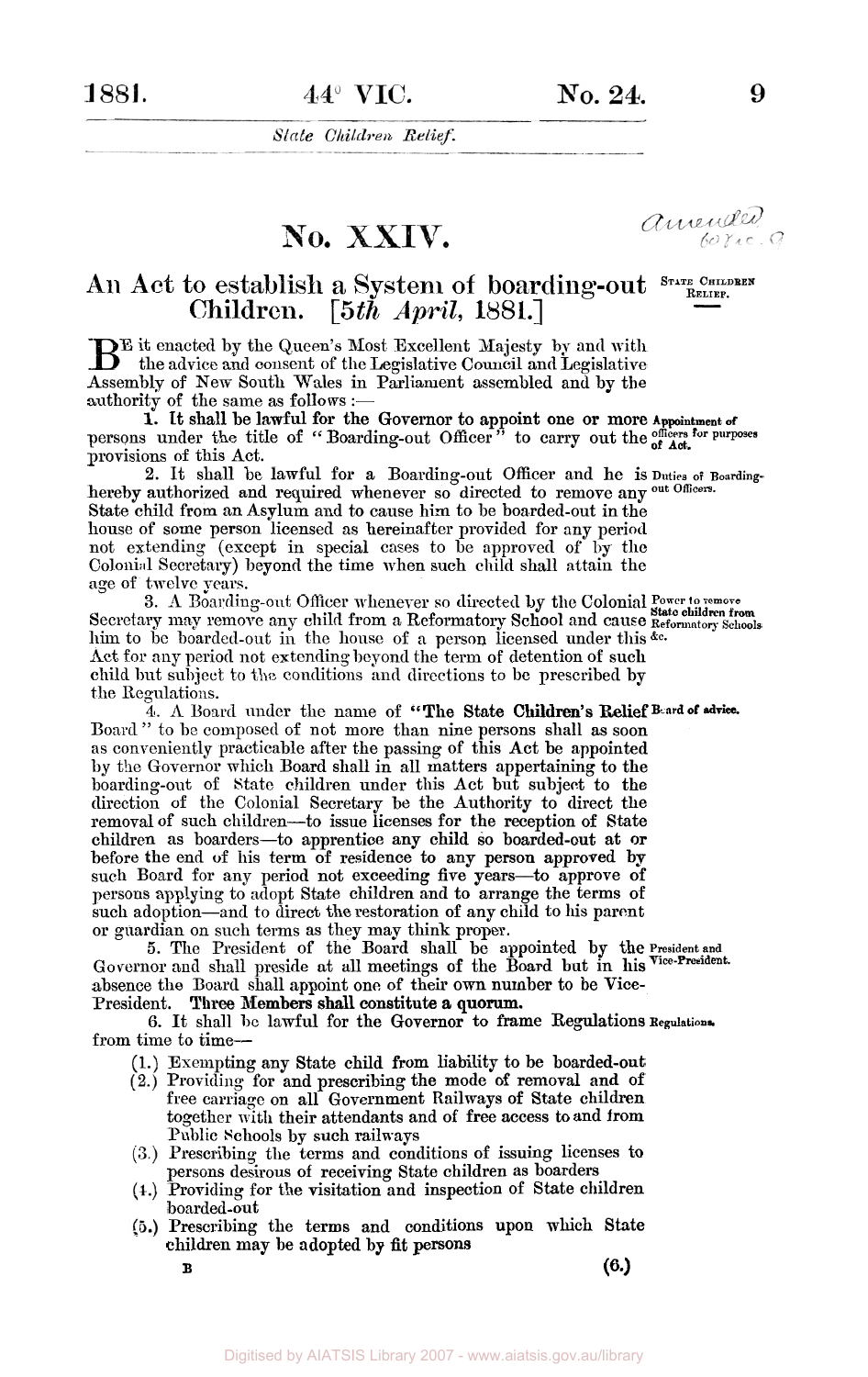## *State Children Relief.*

- **(6.)** Prescribing the person or persons by whom and **in** whose name State children may be apprenticed and the conditions of indentures for such apprenticeship
- **(7.)** Prescribing the mode of conducting the business of the Board at all meetings thereof
- (8.) Declaring the duties of Boarding-out Officers and their relation to the said Board
- **(9.)** Defining the kit or outfit with which each child to be boardedout shall be supplied before removal for that purpose
- **(10.)** Providing for the attendance of all such children at some Public School whenever practicable
- (11.) Providing for the punishment of children in accordance with section eight of this Act
- **(12.)** Providing for medical attendance to any such child being ill or having met with an accident and for the burial of any such child who shall have died
- **(13.)** Providing for the attendance at some place of worship **of**  all State children and generally for their moral training and discipline while boarded-out
- **(14.)** Prescribing the mode time and place of payment for the maintenance of children boarded-out to the persons with whom they are so boarded Appointing the terms and con-Appointing the terms and conditions subject to which State children may be adopted
- (15.) Prescribing the mode time place and guarantee of payment for maintenance of children admitted into asylums as State children and afterwards boarded-out according to the provisions **of** this Act but whose parents arc able in whole or in part to defray the cost of such maintenance
- **(16.)** And generally for carrying out the purposes **of** this Act in all matters of detail whatsoever

And all such regulations upon publication in the *Gazette* shall have the full force of law **and** shall be laid before Parliament within fourteen days after making thereof if Parliament be then in Session and if not within fourteen days after the commencement of the then next ensuing Session of Parliament.

**7.** If any person ill-uses or neglects to perform his duty towards any child boarded-out with such person or violates any regulation concerning such child such person shall be liable to **a** penalty not exceeding ten pounds or to be imprisoned with or without hard labour for any term not exceeding two months.

*8.* If any child boarded-out under the authority of this Act absconds from the person with whom he is placed or refuses at the end of his term of boarding-out but before the end of his term of detention (if any) to return to his original place of detention such child shall be liable to be whipped (i€ a male) with a birch rod or cane and (whether male **or** female) to the punishment of bread **and** water in accordance with the directions contained in the Regulations.

**9.** If any person shall directly or indirectly withdraw from or counsel or induce any child boarded-out to abscond from the person with whom such child is boarded-out before the expiration **of** his term of boarding-out or knowing any child to have been so withdrawn or to have so absconded shall harbour or conceal such child or prevent him from returning to the person with whom he was boarded-out or to the place of his original detention (as the case may be) such person shall be liable for any such offence to a penalty not exceeding twenty pounds or to be imprisoned with or without **hard** labour for **any** term not exceeding two months.

**10.** The expenses incurred in respect of children boarded-out under this Act **and** the necessary current expenditure incurred **by** the **Board** 

**Ill-usage of boardedout children.** 

**Boarded-out child absconding.** 

**Penalty for** with- **&c. out. drawing harbouring** 

**Expenses of boardinghow defrayed. out Stata children**